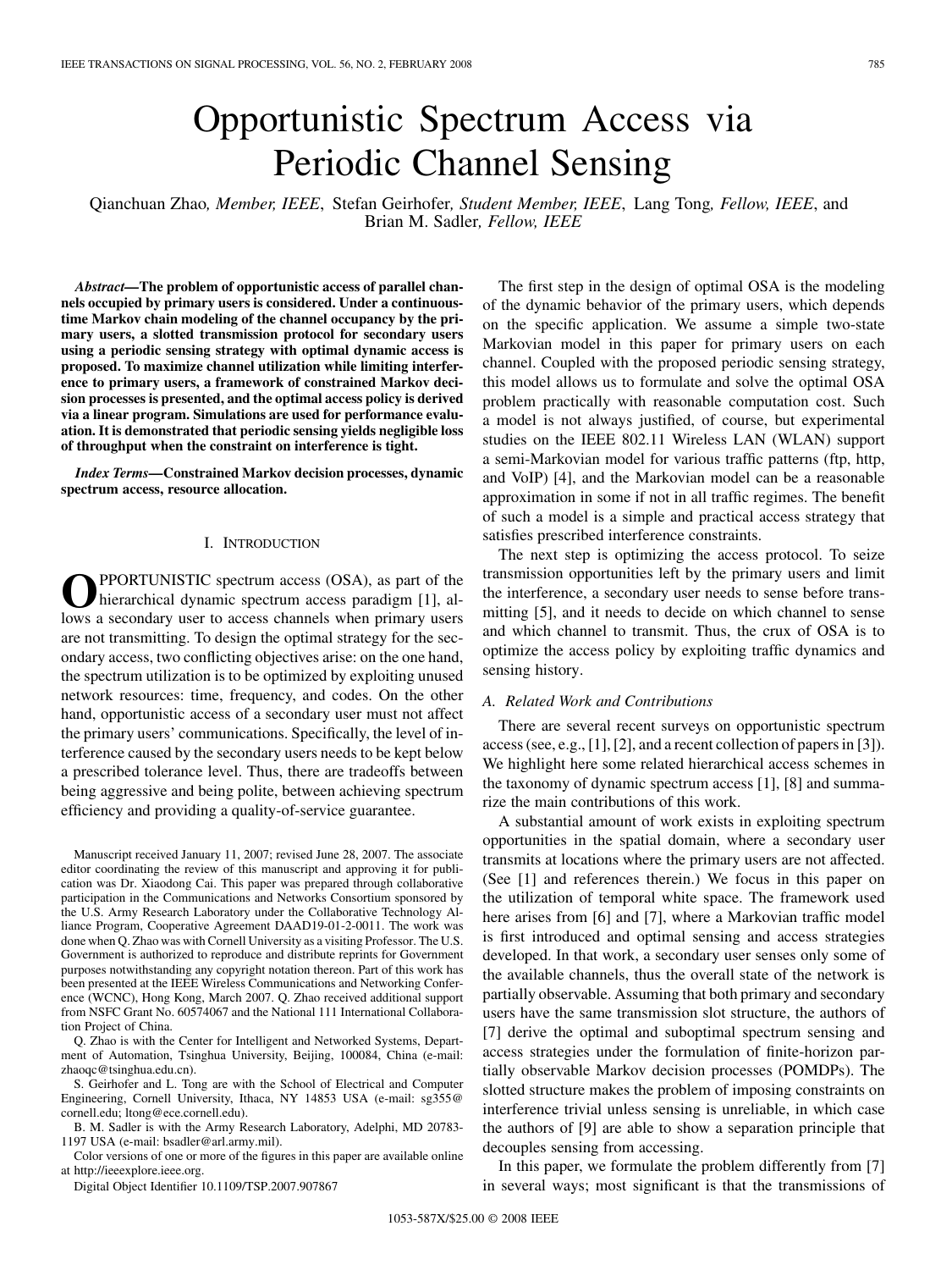primary users are unslotted, and the traffic model of primary users is a continuous-time Markov chain. The use of the continuous-time Markovian model raises several complications. For a slotted network, if a secondary user correctly senses the channel to be idle, then the transmission of the secondary user will not cause interference to the primary user (assuming of course perfect slot synchronization). For the unslotted network considered here, however, there is always a chance that the transmission of the secondary user interferes that of the primary user since the primary user may start to transmit at any time.<sup>1</sup> Therefore, the problem of finding the optimal access policy under interference constraints is nontrivial.

The optimization and sensing strategies proposed in this paper are also quite different from those in [7]. Zhao *et al.* in [7] develop the optimal policy under the finite-horizon POMDP formulation that has a complexity growing exponentially with the duration of the transmission. Here, we consider an infinite-horizon optimization where the complexity does not grow with the length of the transmission. Note that the corresponding infinitehorizon POMDP problem is much more complicated [11], [12].

The main contributions of this paper are as follows. Assuming that multiple primary user channels evolve independently as continuous-time Markov chains, we propose an access scheme referred to as periodic sensing opportunistic spectrum access (PS-OSA). The key idea of PS-OSA is to remove the partial observability by sensing the available channels periodically. While restricting to periodic sensing is suboptimal in general, the proposed scheme significantly reduces the complexity required by the optimal OSA proposed in [7] under the POMDP framework. When constraints on interference levels are imposed, we are able to formulate the problem as a constrained Markov decision process (CMDP) [15] and solve for the optimal policy via a linear program. A slight generalization is needed, however, because of the periodicity of the induced Markov chain. Simulation examples are presented to demonstrate a number of properties of the proposed approach, including its performance gap to the optimal (fully observable) scheme and the robustness of the algorithm against parameter perturbation. It is shown that when the constraints on interference are tight, the performance loss of PS-OSA is negligible.

## *B. Organization and Notation*

This paper is organized as follows. The system model is introduced in Section II. The periodic sensing strategy is described in Section III where we specify the sensing protocol and give the mathematical description of the Markovian system induced by the sensing protocol. Properties of the Markov chain are also provided. Next we present the optimal PS-OSA in Section IV. Actions, rewards, and costs are defined first followed by the formulation of the MDP problem. A solution based on linear programming is then presented. In Section VI, we present simulation examples aimed at illustrating the performance and the robustness of the proposed algorithm. The paper concludes by summarizing our results and stating the limitations and future directions.

Notations used in this paper are mostly standard and summarized in the Appendix. In general, random variables are capitalized and their realizations are in lower case. In addition, the indicator function of a set X is denoted as  $1_{\mathcal{X}}$ .

## II. SYSTEM MODEL

Assume that there are  $N$  parallel channels (indexed from 0 to  $(N-1)$  available for transmissions by the primary and secondary users. Consider a hierarchical access scheme in which the primary users access these channels according to a certain protocol (scheduled or random access) and a secondary user tries to access one of the  $N$  channels opportunistically.

We assume that the occupancy of each channel by a primary user evolves independently according to a homogeneous continuous-time Markov chain with idle  $(X_i = 0)$  and busy  $(X_i =$ 1) state, respectively. This is motivated by unslotted transmissions of WLANs. Experimental results indicate that the traffic of WLAN users can be adequately modeled as a continuous-time semi-Markov process [10]–[14]. We note that the simplifying Markovian assumption, though not necessarily accurate across the entire traffic regime, seems to have a reasonably good fit with measurement data [10].

Due to the Markovian assumption, the holding times are exponentially distributed with parameters  $\lambda_i^{-1}$  for the idle and  $\mu_i^{-1}$  for the busy states, respectively. We stress that the primary system is *not* slotted; primary users can access the channel at any time.

In contrast to the primary users, the secondary user employs a slotted communication protocol (consider Bluetooth as a practical example). In each slot the secondary user i) senses one of the  $N$  channels at the beginning of the slot, ii) uses the sensing result to decide if and in which channel to transmit, and iii) receives an acknowledgement by the secondary receiver if the transmission is successful.

The proposed scheme can easily be generalized to cases when the sensing of and the transmission across multiple channels is possible. For ease of presentation, we restrict ourselves to single channel sensing and transmission in this paper, which gives rise to the partial observability of the Markov process. Such a restriction can occur with existing hardware, so the OSA solution for this case can potentially be implemented with legacy systems.

A block diagram of the system is shown in Fig. 1. The signal captured by the antenna is passed through an analog front end and sampled within the sensing block. A decision is made on whether the primary user is present, and this sensing result is passed on to a controller that decides whether it is safe to transmit (and if yes, in which channel). If a transmission occurs, the secondary user's data are fed to the transmit modem which in turn interfaces the analog front end.

We assume that synchronization is maintained between the secondary sender and receiver. Indeed, periodic sensing simplifies synchronization since sender and receiver need not coordinate their sensing pattern. If the sensor readings (busy or idle) are the same at the secondary user sender and receiver, synchronization is maintained by using the same random seed. When the sender and receiver have different sensing results, there is a probability that the transmitter and the receiver will tune to different channels, and the ensuing transmission, of course, fails.

<sup>1</sup>We assume that primary users do not backoff due to secondary user transmissions. This might be a restrictive assumption if primary users employ random rather than scheduled access protocols.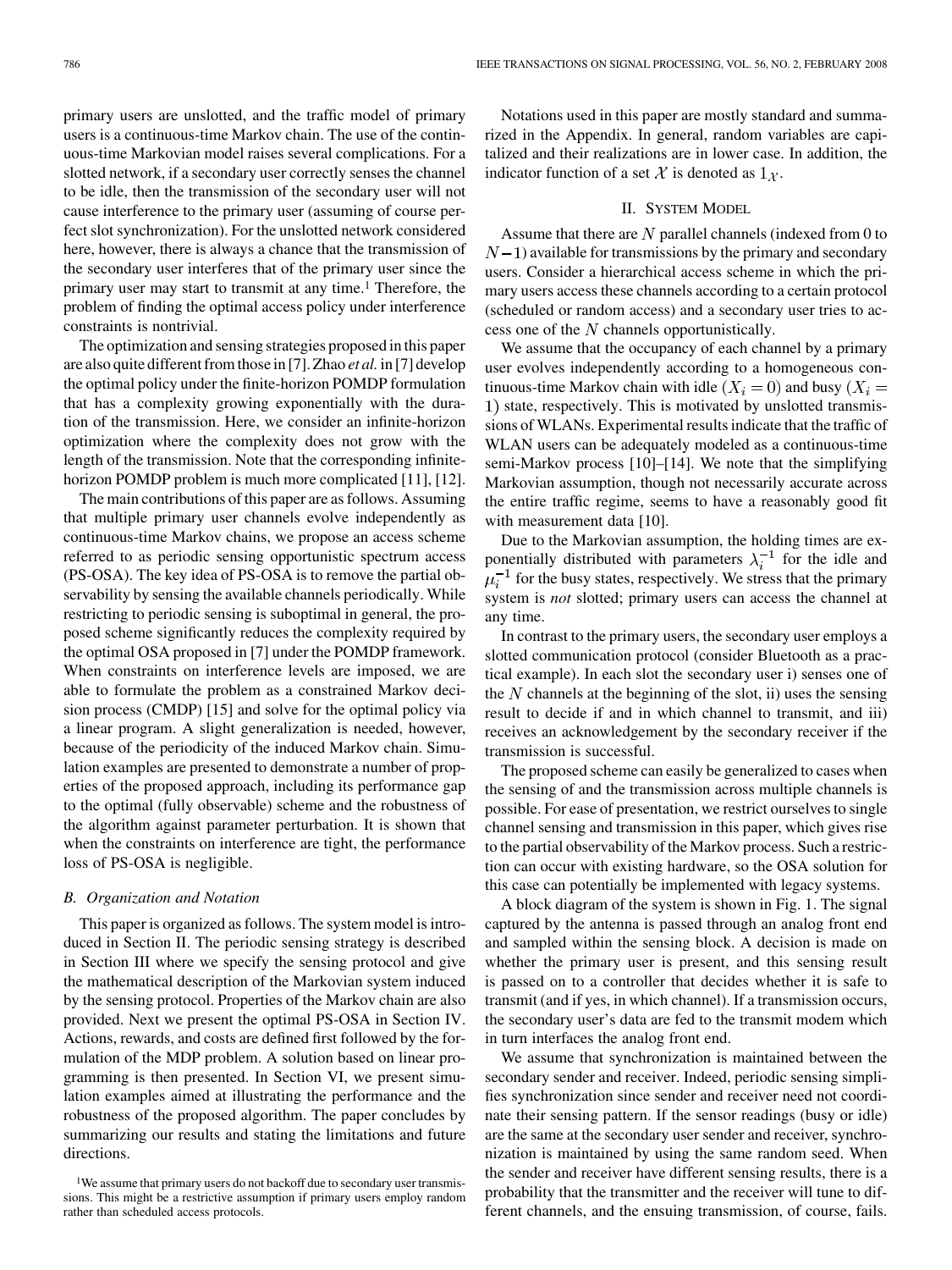

Fig. 1. System block diagram.

The lack of acknowledgement, on the other hand, makes both ends aware that a sensing error occurred in the previous slot. They can then set the previous sensing result to a predetermined value. In addition, acknowledgements and signaling information can be multiplexed with data to ensure synchronization. The implementation details are not considered in this paper, although we do provide simulation results that include cases when sensing errors occur.

#### III. PERIODIC SENSING OPPORTUNISTIC SPECTRUM ACCESS

We assume that the secondary user cannot sense all channels at the same time. This is motivated by the need of developing access protocols without adding an additional multichannel sensor to receivers. On the other hand, this assumption makes the problem of finding an optimal access strategy challenging since the state of the system at any time is only *partially observed*. In this paper, we render the problem tractable by postulating a periodic sensing approach, referred to as PS-OSA. We thus decouple the sensing and the access parts of the problem. While imposing a periodic sensing strategy is in general suboptimal, it leads to a fully observable Markov decision process and simplifies the optimal protocol design considerably.

#### *A. Sensing and Transmission Structures of PS-OSA*

We describe here the PS-OSA protocol for the secondary user, leaving the optimization of the protocol to Section IV.

Recall that the secondary user operates in a slotted fashion. The sensing protocol is periodic with period  $N$  equal to the number of available channels.2 The access protocol, on the other hand, depends on the sensing result and is not periodic.

Fig. 2 illustrates the sensing and transmission events of the secondary user. Each protocol period contains  $N$  slots. Without loss of generality, we can assume that the secondary user senses the channel in an increasing order, starting from the smallest index (say, channel 0). At the beginning of each slot, the secondary user senses the channel. Based on this and all past sensing results, the secondary user takes an action of either transmitting on one of the  $N$  channels or not transmitting at all. Notice that we allow the secondary user to transmit in a different channel from that it has just sensed. See the third slot in Fig. 2.

2The proposed scheme applies easily to the case when the protocol period is greater than N.



Fig. 2. Sensing and transmission structure for an  $N = 4$  channel system.

#### *B. Induced Markov Chain*

We derive in this section the Markovian structure for PS-OSA. At the beginning of the kth slot,  $I_k \equiv [kT_s, (k+1)T_s]$ , channel  $q = k \mod N$  is sensed, where  $T_s$  denotes the slot size, and 'mod' denotes the modulus operation.

With periodic sensing, after sensing is completed in the  $k$ th slot  $I_k$ , we define an N-dimensional vector random process  $\mathbf{Z}(k) = [Z_0(k), \ldots, Z_{N-1}(k)]^T$  by

$$
Z_i(k) = \begin{cases} X_i(kT_s), & \text{if } i = k \text{ mod } N\\ Z_i(k-1), & \text{otherwise} \end{cases}
$$
 (1)

for  $i = 0, 1, ..., N - 1$  with  $k = N, N + 1, ...$  as its discrete-time index. Here N is the number of channels, and  $\mathbf{Z}(k)$ contains the sensing results of the most recent  $N$  slots. When sensing is active in channel i, the ith component of  $\mathbf{Z}(k)$  is updated with the measurement of the state of  $i$ th channel at the beginning of time slot  $I_k$ .

The Markov chain that describes the observed process also depends on the "age" (in terms of number of slots) of sensing result for channel i. Let  $q \triangleq k \mod N$  be the position of the slot in the current  $N$ -slot protocol period. If channel  $i$  is sensed in slot k, then the sensing result has the age of  $\tau(i,k) = 0$ . In the  $(k + 1)$ th slot, the next channel is sensed, and the age of the sensing result for channel i is  $\tau(i,k) = 1$ . In general

$$
\tau(i,q) \triangleq (N+q-i) \bmod N. \tag{2}
$$

We are now ready to state the theorem that gives the Markov chain description of the observed traffic dynamics.

*Theorem 3.1:* Consider the  $N$  parallel channels with traffic modeled by independent binary-state continuous-time Markov chains. For channel i, let  $\lambda_i^{-1}$  be the mean holding time for state 0 and  $\mu_i^{-1}$  for state 1, and denote the transition rate (generator) matrix by

$$
\mathbf{Q}_i \stackrel{\Delta}{=} \begin{pmatrix} -\lambda_i & \lambda_i \\ \mu_i & -\mu_i \end{pmatrix}, \quad i = 0, \dots, N - 1.
$$
 (3)

Then, the vector process  $\mathbf{Z}(k)$ ,  $k = N, N + 1, \dots$ , defined in (1) is a discrete-time Markov chain. Let  $q' \triangleq (k+1) \mod N$  be the channel sensed in slot  $k + 1$ . The transition probability of  $\mathbf{Z}(k)$  is given by

$$
\Pr(\mathbf{Z}(k+1) = \mathbf{z}'|\mathbf{Z}(k) = \mathbf{z})
$$
\n
$$
= \begin{cases}\n[\exp(\mathbf{Q}_{q'}NT_s)]_{(z_{q'}, z'_{q'})}, & \text{if } z'_i = z_i, \forall i \neq q' \\
0, & \text{otherwise}\n\end{cases} (4)
$$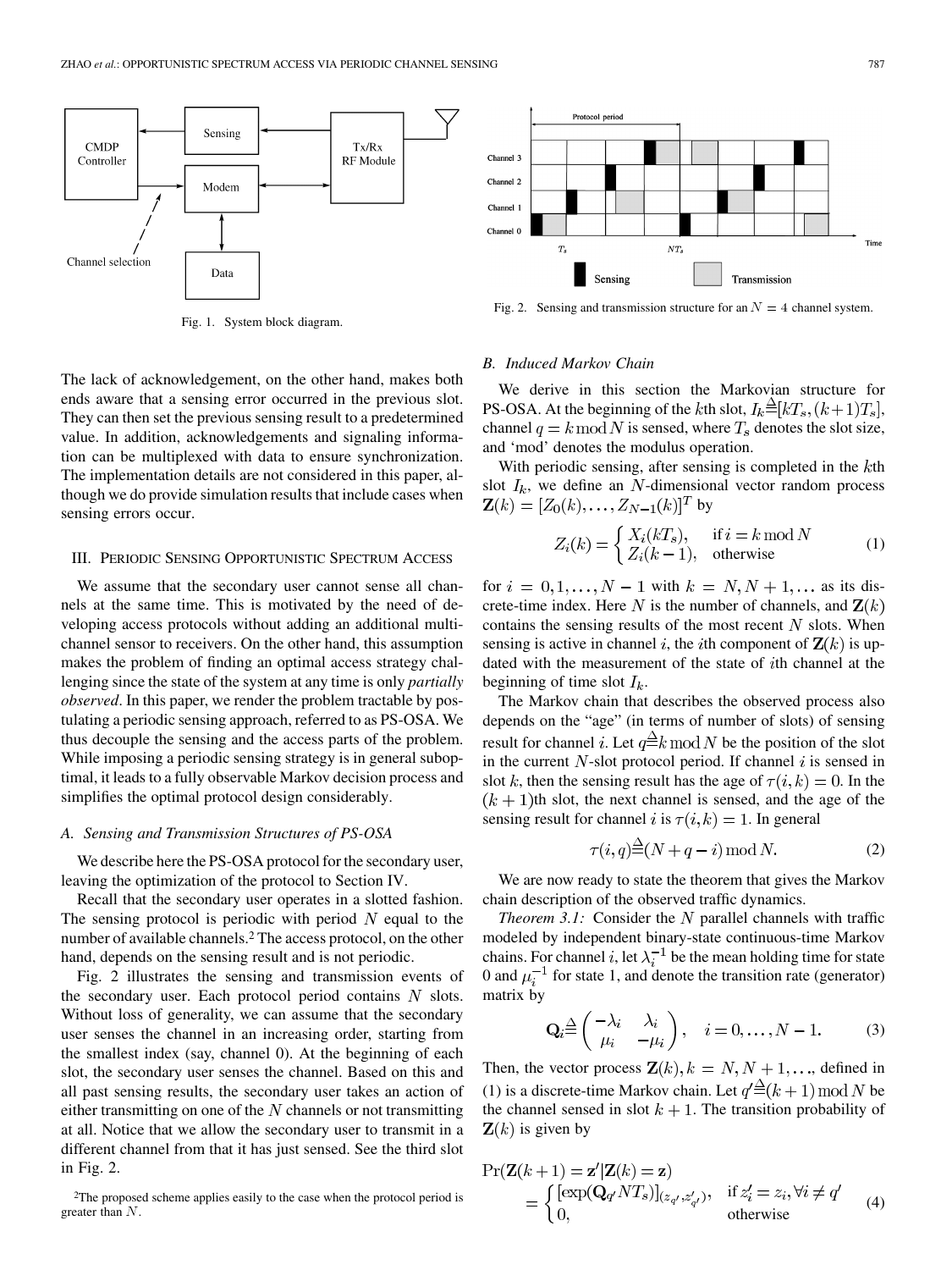where  $[\exp(\mathbf{Q}_{q'}NT_s)]_{(z_{q'},z'_{q'})}$  is the transition probability of chain  $X_{q'}$  (over time  $NT_s$ ) from state  $z_{q'}$  to  $z'_{q'}$ .

*Proof:* See the Appendix.

The periodicity of the Markov chain comes naturally from the periodic sensing employed in PS-OSA. Since every state of  $\mathbf{Z}(k)$  is recurrent and  $\Pr(\mathbf{Z}(k+1)|\mathbf{Z}(k))$  depends only on q, we also have the following theorem.

*Theorem 3.2:* The process  $\mathbf{Z}(k)$  is irreducible and periodic with period N. For each  $q = 0, 1, \ldots, N - 1$ , the process  $\mathbf{Z}(pN+q), p = 1, 2, \dots$ , has the stationary distribution

$$
f_q(\mathbf{z}) = \prod_{i=0}^{N-1} (1_{[z_i=0]}v_i(0) + 1_{[z_i=1]}v_i(1))
$$
 (5)

where  $1_{[1]}$  denotes the indicator function and

$$
v_i(0) = \frac{\mu_i}{\lambda_i + \mu_i}, \quad v_i(1) = \frac{\lambda_i}{\lambda_i + \mu_i}.
$$
 (6)

*Proof:* See the Appendix.

#### IV. OPTIMAL PS-OSA

Having characterized the Markov chain induced by the primary user and the adopted slot structure for the secondary user, we need to add a control dimension to our problem. Specifically, after each sensing operation, we can either choose to transmit in one of the  $N$  channels or, alternatively, not transmit at all. In this section, we formulate the decision problem of the secondary user as a CMDP. We start with specifying actions and rewards, introduce throughput and interference, and finally convert the CMDP to an equivalent linear programming (LP) problem.

## *A. Actions and Rewards*

Let the action chosen in slot  $I_k$  under policy  $\pi$  be denoted as  $A_k \in \mathcal{A} = \{-1, 0, \dots, N-1\}$ ; choosing  $A_k \geq 0$  symbolizes transmission in the  $A_k$ th channel whereas  $A_k = -1$  means no transmission.

If we choose to transmit, we accrue a reward when the transmission is successful or incur a cost otherwise. For simplicity, we assume here that an unsuccessful transmission incurs cost only if there is a collision with the primary user. (One can, of course, include cases when the transmission is not reliable even in the absence of collision.) It is stressed that even if a channel has just been sensed idle, a collision can still occur since the primary user's medium access is *not* slotted.

Let us define the reward  $r(\mathbf{z}, a, k)$  accrued by a successful transmission in slot k with sensing result **z** and action  $A_k = a$ as

$$
r(\mathbf{z}, a, k) \stackrel{\Delta}{=} \begin{cases} \Pr(X_a(t) = 0, \forall t \in I_k | \mathbf{Z}(k) = \mathbf{z}), & a \ge 0 \\ 0, & a < 0 \end{cases} \tag{7}
$$

Note that the above reward is the (conditional) mean successful rate. Analogously, we can define the cost of choosing action  $a$ as

$$
c(\mathbf{z}, a, k) = \begin{cases} 1 - r(\mathbf{z}, a, k), & a \ge 0 \\ 0, & a < 0 \end{cases}
$$
 (8)

which is the probability that the transmission leads to a collision with the primary user. The following theorem gives the expression of reward [also for the cost through (8)].

*Theorem 4.1:* The immediate reward in the kth slot can be analytically evaluated by

$$
r(\mathbf{z}, a, k) = \begin{cases} g(\mathbf{z}, k \bmod N, a), & a \ge 0 \\ 0, & a = -1 \end{cases}
$$
(9)

where

$$
g(\mathbf{z}, q, i) \stackrel{\Delta}{=} \exp(-\lambda_i T_s) \left[ \exp(\mathbf{Q}_i \tau(i, q) T_s) \right]_{(z_i, 0)}.
$$
 (10)

*Proof :* See the Appendix.

It is worthwhile to note the special case where  $a \geq 0$  and channel a is sensed at  $kT_s$ , i.e.,  $\tau(a, k) = 0$ . In this case, we have

$$
r(\mathbf{z}, a, k) = 1_{[z_a=0]} \exp(-\lambda_a T_s). \tag{11}
$$

That is, when  $z_a = 0$  and we transmit in channel a, the immediate reward will be  $\exp(-\lambda_a T_s)$ ; when  $z_a = 1$  and we transmit in channel  $a$ , no reward will be obtained.

## *B. CMDP Formulation*

Here, we aim to maximize the throughput of the secondary system while abiding by hard constraints on the level of interference. Mathematically, we can formulate this goal as maximizing the average number of successful transmissions (of the secondary user)

$$
J(\pi) = \lim_{K \to \infty} \frac{1}{K} \sum_{k=1}^{K} \mathcal{E}_{\pi}(r(\mathbf{Z}(k), A_k, k)) \tag{12}
$$

where the expectation is taken over the probability distribution induced by a policy  $\pi$ .

At the same time, we have to abide by the constraints on interference to individual primary users. Since the interference only occurs when the secondary user is attempting to transmit in a time slot where the channel is not empty, under policy  $\pi$  and for the primary user in channel  $i$ , we define the asymptotic ratio of collision and successful transmission slots of the primary user as a measure for the degree of the interference due to the presence of the secondary user. In particular

$$
C_i(\pi) \stackrel{\Delta}{=} \lim_{K \to \infty} \frac{\sum_{k=1}^K \mathbb{E}[c(\mathbf{Z}(k), i, k) \Pr(A_k = i \mid \pi, \mathbf{Z}(k), k)]}{\mathbb{E}(B_i(K))}
$$
(13)

where  $B_i(K)$  is the total number of slots occupied by the primary user in channel i up to time  $KT_s$ , and  $Pr(A_k = i | \pi, \mathbf{Z}(k), k)$ , the probability that channel i is chosen by policy  $\pi$  for the secondary user to transmit, given sensing result  $\mathbf{Z}(k)$  at time  $kT_s$ .

The stochastic optimization problem is thus

$$
\max_{\pi} J(\pi) \tag{14}
$$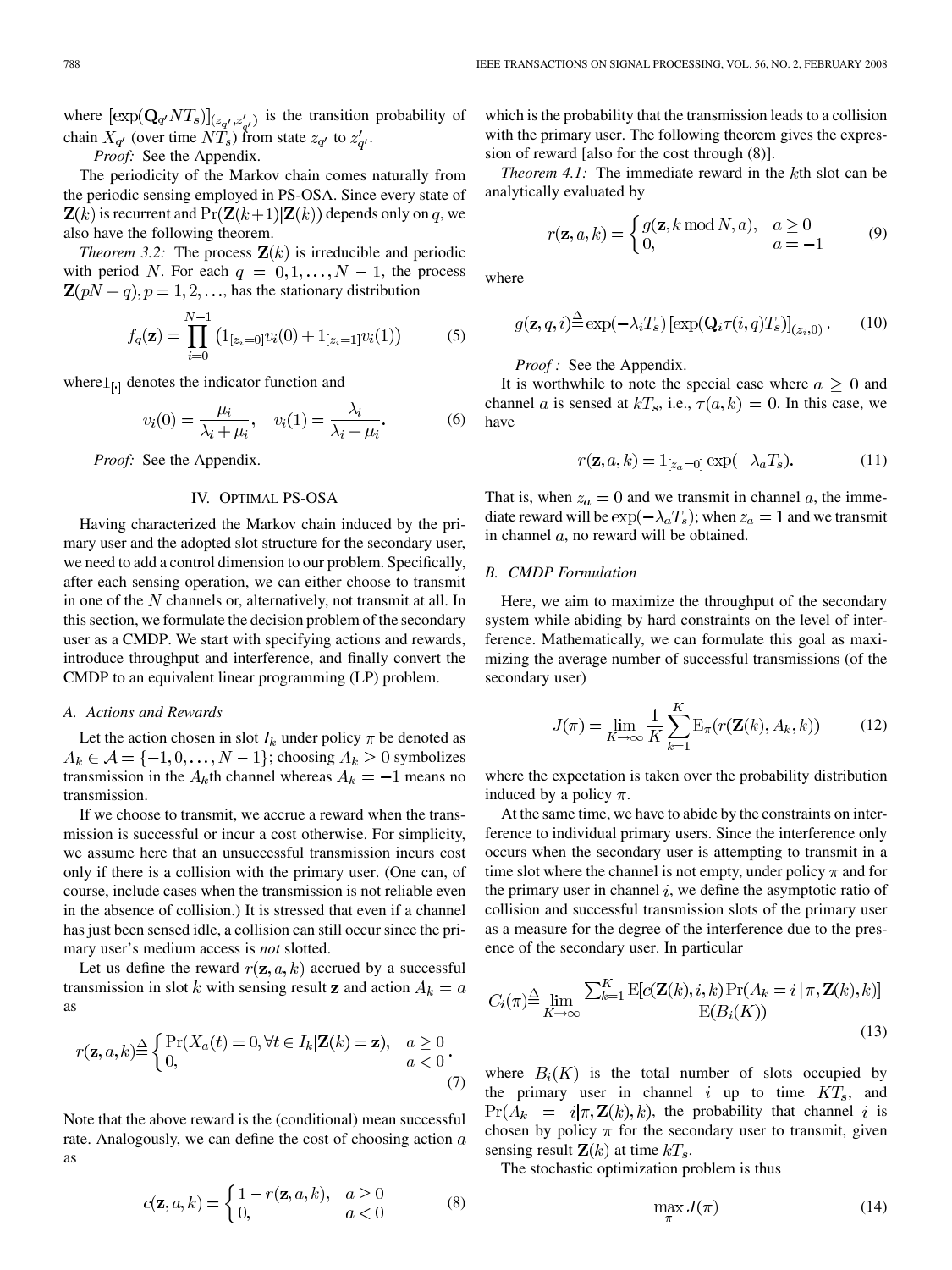subject to

$$
C_i(\pi) \le \gamma_i, \quad \forall i \in \{0, \dots, N-1\} \tag{15}
$$

where  $0 \leq \gamma_i \leq 1$  are given constants.

The problem thus falls into the category of CMDPs [16], [15] and can be solved by a linear program as will be shown in the next section. It is well known that the optimal solution to a CMDP is, in general, randomized. The policy  $\pi$  is thus represented by a mapping from the set of observations z and  $q = k \mod N$  to the probability that we choose action i.

Notice that our problem is a special type of CMDP in the sense that the underlying Markov chain  $\mathbf{Z}(k)$  is not affected by the actions chosen by the decision maker.3 As a CMDP, it is special also because the rewards  $r(\mathbf{z}, a, k)$  and costs  $c(\mathbf{z}, a, k)$ at each  $k$  are not time independent, instead, they are periodic. Using a similar argument as in [16], it can be shown that our CMDP problem always has an optimal solution.

## *C. Linear Programming Solution*

In this subsection, we will provide a linear programming solution to the CMDP problem formulated above in (14) and (15).

Let the probability that we choose action  $i \geq 0$  based on **z** and q be denoted by  $\beta_{q,i}(\mathbf{z})$ . No transmission takes place with probability  $\beta_{q,-1}(\mathbf{z}) = 1 - \sum_{i=0}^{N-1} \beta_{q,i}(\mathbf{z})$ . We first define a linear programming problem as follows:

$$
\max_{\beta} \frac{1}{N} \sum_{q=0}^{N-1} \sum_{\mathbf{z} \in \mathcal{B}^N} f_q(\mathbf{z}) \sum_{i=0}^{N-1} g(\mathbf{z}, q, i) \beta_{q, i}(\mathbf{z}) \qquad (16)
$$

subject to

$$
\sum_{q=0}^{N-1} \sum_{\mathbf{z} \in \mathcal{B}^N} \frac{f_q(\mathbf{z})(1 - g(\mathbf{z}, q, i)) \beta_{q,i}(\mathbf{z})}{N(1 - v_i(0) \exp(-\lambda_i T_s))} \le \gamma_i \quad \forall i \tag{17}
$$

$$
\sum_{a \in A} \beta_{q,a}(\mathbf{z}) = 1 \quad \forall q, \mathbf{z}, \quad \beta_{q,i}(\mathbf{z}) \in [0,1] \quad \forall q, \mathbf{z}, a \quad (18)
$$

where  $f_q(z)$  is the stationary distribution defined in (5).

We can establish the following theorem.

*Theorem 4.2:* The linear programming problem in  $(16)$ – $(18)$ is equivalent to the CMDP problem in (14)–(15).

*Proof:* See the Appendix.

Once the solution  $\beta = (\beta_{q,a}(\mathbf{z}), a \in \mathcal{A}, q \in \{0, 1, \dots, N - \}$  $1$ ,  $z \in \mathcal{B}^{N}$ ) has been obtained for this linear program, the secondary user stores it as a table. The secondary user's policy given the observations  $z$  and position  $q$  in a period is to flip a biased coin with probability  $\beta_{k \mod N, i}(\mathbf{Z}(k))$ ; it transmits in channel *i*, and with probability  $\beta_{k \mod N,-1}(\mathbf{Z}(k))$  no transmission occurs. The optimality of  $\beta$  implies that the optimal performance  $J(\pi^*)$  of the CMDP problem (14)–(15) can always be achieved by a randomized periodic policy found through the linear pro $gram(16)–(18)$ . Although the optimal value of the linear program is unique, its solution may not be unique. In fact, when the constraints are not tight, there might be feasible solutions allowing transmitting during a busy slot.Inthis case throughput is the same as the optimal throughput but they have higher collision probabilities although still lower than the given level of  $\gamma_i$ s. Among linear program solutions, we always use the one choosing not to transmit in a busy channel for the obvious reason that such a transmission yields no reward and only causes collisions.

## V. SUBOPTIMAL STATIC ACCESS PROTOCOLS

Under periodic sensing, with the analytical expressions given in Section IV for the immediate reward and collision probability, we introduce two simple heuristic protocols that are easy to implement. They can be used for comparisons as lower bounds of the achievable throughput under constraints on collision with primary users.

### *A. Memoryless Access (MA)*

We consider the following simplified strategy. Under periodic sensing, if in the  $k$ th slot, the secondary user senses a busy channel  $q = k \mod N$ , no transmission is made. If the channel is free, it will transmit in the sensing channel q with probability  $\beta_a^{\text{MA}}$ . The transmission probability  $\beta_a^{\text{MA}}$ is decided such that collision constraints are satisfied while maximizing the throughput for the secondary user. For given levels of allowed collision  $\gamma_i$ , this is equivalent to requiring that the probability of collision in  $k$ th slot is below  $\alpha_q = \gamma_q N * (1 - v_q(0) \exp(-\lambda_q T_s))$ . Denote this heuristic policy as  $\pi^{\text{MA}}$ . It is straightforward to show that the transmission probability is given by

$$
\beta_q^{\text{MA}} = \min\left(\frac{\alpha_q}{1 - \exp(-\lambda_q T_s)}, 1\right) \tag{19}
$$

and the throughput of this policy is

$$
J(\pi^{\text{MA}}) = \frac{1}{N} \sum_{q=0}^{N-1} v_q(0) \beta_q^{\text{MA}} \exp(-\lambda_q T_s)
$$
 (20)

where  $v_q(0) = (\mu_q)/(\lambda_q + \mu_q)$  is the stationary probability for Channel  $q$  to be idle.

#### *B. Greedy Access (GA)*

Here, we consider a greedy approach to DSA. Given  $\mathbf{Z}(k) = \mathbf{z}$  and sensing channel  $q = k \mod N$ , compute the probability  $g(\mathbf{z}, q, i) = \Pr(X_i(t) = 0 \quad \forall t \in I_k | \mathbf{Z}(k) = \mathbf{z})$ in each channel i being idle in slot  $I_k$ . Choose the channel  $i^*$  = arg max<sub>i</sub>  $g(\mathbf{z}, q, i)$  which is most likely idle. Transmit in Channel  $i^*$  with probability  $\beta_q^{\text{GA}}(z)$  such that collision constraints are satisfied while maximizing the throughput for the secondary user. For given levels of allowed collision  $\gamma_i$ , this is equivalent to require that  $c(\mathbf{z}, q, i^*)$  in slot  $I_k$  is below  $\alpha_q =$  $\gamma_q N * (1 - v_q(0) \exp(-\lambda_q T_s))$ . Denote this heuristic policy as  $\pi$ <sup>GA</sup>. It is easy to show that the transmission probability is

$$
\beta_q^{\text{GA}}(\mathbf{z}) = \min\left(\frac{\alpha_q}{1 - \max_i g(\mathbf{z}, q, i)}, 1\right) \tag{21}
$$

and the throughput of this policy is

$$
J(\pi^{\text{GA}}) = \frac{1}{N} \sum_{q=0}^{N-1} \sum_{\mathbf{z} \in S} f_q(\mathbf{z}) \beta_q^{\text{GA}}(\mathbf{z}) \max_i g(\mathbf{z}, q, i).
$$
 (22)

This strategy is similar to the greedy approach in [6].

<sup>3</sup>This is an idealization under the assumption that the primary users' access protocol is independent of the actions of the secondary users.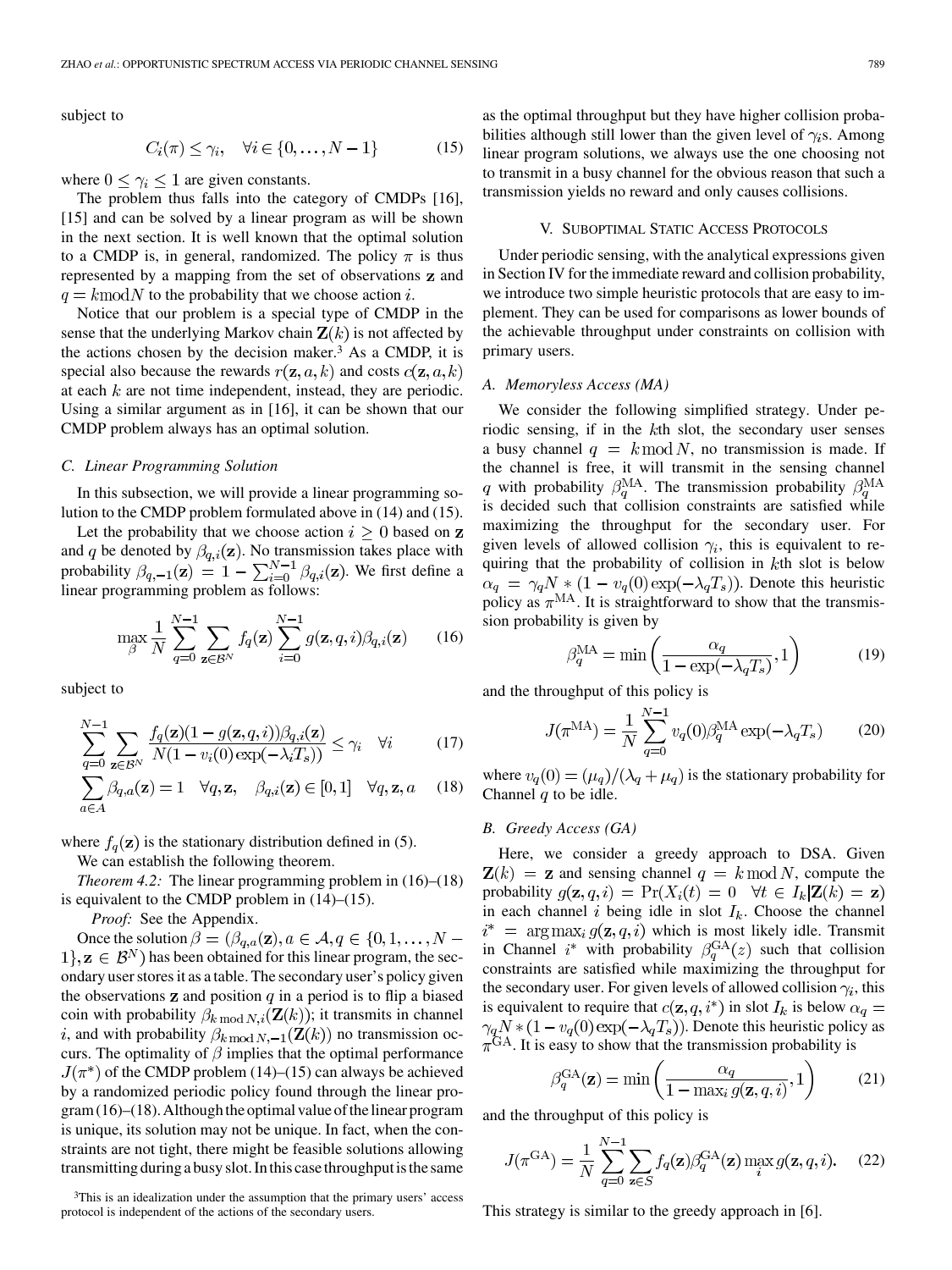Fig. 4. First primary user's collision probability with the secondary. The range of interference level is within the interval [0, 0.06] and  $\gamma = \gamma_i$ .

## VI. NUMERICAL EXAMPLES

In this section, we present three numerical and simulation examples: one on the performance of the optimal policy under periodic sensing, the second on the robustness of the optimal policy against perturbations of primary users' traffic parameters, and the third on the robustness of the optimal policy in the presence of sensing errors.

In our experiments and calculations, the choices of  $\lambda$  and  $\mu$  are motivated from experiments conducted in [4]. In particular, the parameters are chosen based on a VoIP application ("Skype" conference call session) with three participating parties. The idletimes, although showing some heavy-tailed behavior, can be approximated by an exponential distribution with parameter  $\lambda^{-1}$  = 4.2 ms. We assume  $\mu^{-1} = 1$  ms for the channel's busy period.

*Example 1. Performance of the Optimal Policy Under Periodic Sensing:* In this example, we focus on the case  $N = 6$  and consider the tendency of throughput increase as we loosen the interference constraints. By assuming a slot size  $T_s = 0.25$  ms, we obtain the throughput characteristics in Fig. 3 and the collision probability (shown only for the first channel) in Fig. 4. We compare with a benchmark protocol that assumes full observability (FO) of all channels at the beginning of every slot.<sup>4</sup> Note that the MDP based on FO gives an upper bound on performance. Two other heuristic protocols, (MA and GA) described in Section V, are also compared; they serve as lower bounds on throughput since they give feasible yet suboptimal solutions to the linear program.

We observe in Fig. 3 that PS-OSA has the performance close to the upper bound (FO) when the constraint is tight, viz.,  $\gamma \in$  $[0, 0.033]$ . The optimal PS-OSA matches that of the full observation (FO), and both curves grow linearly with the value of  $\gamma$ . In the region where  $\gamma$  becomes larger ( $\gamma \in [0.034, 0.05]$ ), there is a loss in the throughput of PS-OSA. When  $\gamma$  becomes large enough, the throughout PS-OSA matches that of the full observation again and approaches a maximum constant value.

The reason behind this trend can be intuitively understood as follows. When  $\gamma$  is small, the constraint on interference in each channel is so restrictive that the maximum achievable throughput is directly limited by the allowed level of collisions. The increase in throughput is proportional to the amount of relaxation in the level of the constraints. When  $\gamma$  is large, there is essentially no constraint on interference. In such a case, both PS-OSA and FO solve unconstrained problems whose solutions are insensitive of the value of  $\gamma$ .

Fig. 3 also includes the performance of two suboptimal but simpler techniques. The GA protocol achieves 80% of the throughput of PS-OSA. One advantage of the heuristic lies in its simplicity when the strategy needs to adjust frequently in response to frequent changes in parameters of the primary channels. The MA protocol, on the other hand, seems too conservative by heavily penalizing a collision in the next slot.

Simulation results on collision probability shown in Fig. 4 further support the above analysis. The first primary user's collision probability with the secondary user is equal to  $\gamma$ in the region  $\gamma \in [0, 0.039]$ , and less than  $\gamma$  in the region  $\gamma \in [0.04, 0.06]$ . The reason is that when  $\gamma$  is small, the throughput is limited by the restriction imposed by small collision probability with the primary user; when  $\gamma$  is large enough, the constraint on the first user is no longer active, by taking advantage of the transmission opportunity fully, the secondary user's throughput can be maximized. The maximal value of collision probability is below 1 because we assume that the secondary user never transmits in a channel sensed as busy.

*Example 2. Robustness to Parameter Perturbations:* In this example, we evaluate the robustness of the optimal solution when the parameters of primary users deviate from their assumed norms. The setting of the experiment is the same as in Example 1 except we allow  $\pm 5\%$  deviations of  $\lambda$ . Figs. 5 and 6 show the results for throughput and collisions, respectively. It is clear that both throughput and interference change slightly as the parameter  $\lambda$  increases or decreases slightly. It is also reasonable that  $\lambda^{-1}$  represents the average length of idle period, so the increase in  $\lambda$  leads to a decrease in length of idle period, resulting in lower throughput.

*Example 3. Robustness to Traffic Model:* In this example, we evaluate the robustness of the optimal solution when the Markovian traffic model is violated. Based on the analysis in [4], the





<sup>&</sup>lt;sup>4</sup>The full observation case is the standard CMDP problem that admits the same linear programming solution.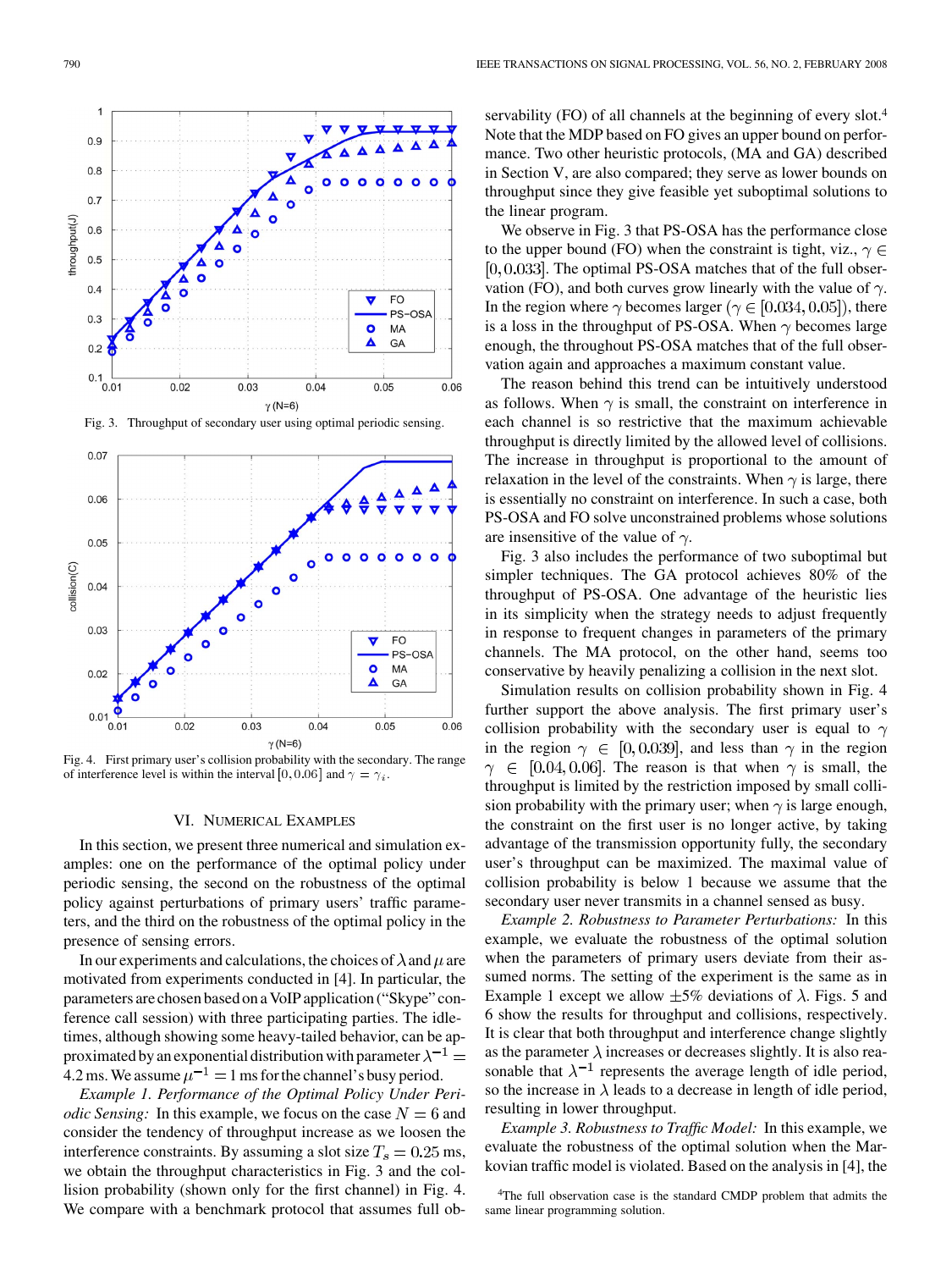

Fig. 5. Effect of primary user traffic parameter change on throughput.



Fig. 6. Effect of primary user traffic parameter change on collision probability.



$$
F(t) = p_c F_c(t) + p_f F_f(t)
$$

distribution

where  $p_c = p_f = 0.5, F_c(t)$  is the uniform distribution on the interval [0, 0.7 ms] and  $F_f(t)$  is the generalized Pareto distribution with parameter  $k = -0.255$  and  $\sigma = 0.01, F_f(t) =$  $1 - (1 + (kt)/(\sigma))^{-1/k}$ . The mean value of the idle time is 4.2 ms. The other experimental settings are the same as in Example 1. The simulation results for a total of 20 000 slots are shown in Figs. 7 and 8 where the Markovian benchmark is labeled as (Th). The non-Markovian curve is labeled as (NM).

When the Markovian traffic model is violated, our simulation shows that the throughput only varies slightly. The difference is less than 4% over the region  $\gamma \in [0, 0.06]$ . There are about the same number of collisions over the region  $\gamma \in [0, 0.04]$  and less collisions over the region  $\gamma \in (0.04, 0.06]$ .

*Example 4. Robustness to Sensing Errors:* In this example, we evaluate the robustness of the optimal solution when the



Fig. 7. Throughput for non-Markovian traffic model.



Fig. 8. Collision for non-Markovian traffic model.

channel sensing is not perfect. The probability of sensing the state of each channel correctly is 0.95. Other settings of the experiment are the same as in Example 1. The simulation results for a total of 20 000 slots are shown in Figs. 9 and 10 where the noiseless benchmark is labeled as (Th).

When observation noise is added, as expected, our simulation shows that the throughput (SN) decreases. The degradation caused by noise is less than 17% over the region  $\gamma \in [0.00, 0.03]$ and less than 6% over the region  $\gamma \in [0.03, 0.06]$ . Due to the sensing noise, the collisions increase to some extent. This may be problematic when the collision constraint is restrictive. One way to deal with this problem is to require tighter  $\gamma s$  in the linear program.

#### VII. CONCLUSION

We have considered the problem of sharing spectrum in the time domain by exploiting idle periods between bursty transmissions of a primary user. By focusing on a periodic sensing scheme, we are able to formulate the problem as a constrained Markov decision process (CMDP), and find the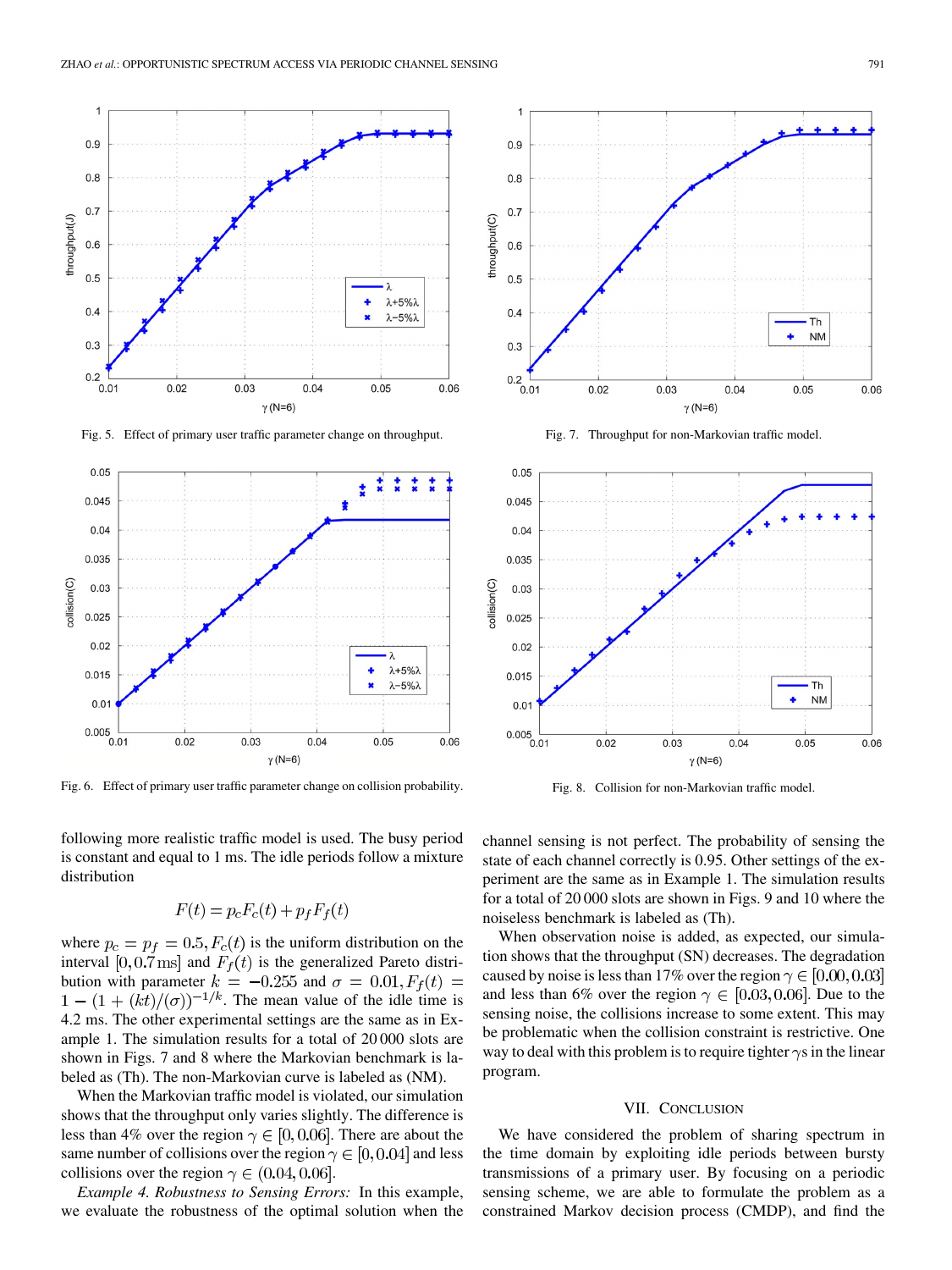

Fig. 9. Effect of observation noise on throughput.



Fig. 10. Effect of observation noise on collision.

optimal randomized control policy using a linear programming technique. We have also introduced two heuristic protocols which are easier to implement (without the need to solve the linear program). We have evaluated the methods' performance numerically. Our results show that the periodic sensing, while limiting the set of admissible policies, is close to the best achievable performance when all channels can be sensed simultaneously.

We have omitted a number of issues in favor of a simpler presentation. Some of these issues can be easily addressed, but others require a more elaborate investigation. For example, the results of this paper can be easily generalized to the case when multiple channels can be sensed simultaneously [17], resulting in improved performance. We have also examined how performance improves with the increase of the number of sensing channels. The framework considered in this paper is also sufficiently general to include other reward and cost functions for specific applications.

The models considered in this paper, though analytically tractable, have limitations. The Markovian traffic assumption may not be sufficiently accurate, and more general traffic models are preferred. We have not considered formally the presence of sensing error except that we have used simulation to demonstrate the robustness of the optimal PS-OSA. To this end, the modeling considered in [5] and the ideas presented in [9] are most relevant. The presence of more than two secondary users is not treated in this paper, which requires the modeling of contention. There are also practical protocol issues of synchronization and the estimation and tracking of the traffic parameters. These are topics for further investigation.

#### APPENDIX

Before we present the proofs of results, let us introduce a notation  $\varphi(i,k)$  which will be used frequently below. Define  $\varphi(i,k)$  as the slot index where channel i was last sensed before the  $k$ th slot. As a convention, if channel  $i$  is sensed at  $kT_s$ , we assume  $\varphi(i,k) = k$ . With this notation,  $Z_i(k) =$  $X_i(\varphi(i,k)T_s)$ . It is clear that  $\tau(i,k) + \varphi(i,k) = k$  since  $\tau(i,k)$ is the number of time slots passed at time  $kT<sub>s</sub>$  since the last sensing was made in channel i. So we can determine  $\varphi(i,k)$  as  $\varphi(i,k) = k - \tau(i,k \mod N) = k - [(N+q-i) \mod N].$ 

*Proof of Theorem 3.1:* Note that process  $Z(k)$  starts at time  $N$ . Thus, we need to prove [18]

$$
Pr(\mathbf{Z}(k+1)|\mathbf{Z}(k),\ldots,\mathbf{Z}(N))
$$
  
= 
$$
Pr(\mathbf{Z}(k+1)|\mathbf{Z}(k)).
$$
 (23)

In fact, for  $k + 1$ , with  $k \geq N - 1$ , sensing channel is  $q' =$  $k + 1 \text{mod} N$ . Note, our process starts from time  $k = N$ . Since only this channel's state is updated,  $\mathbf{Z}(k+1)$  should be different from  $\mathbf{Z}(k)$  in only the q'th component. The q'th component of  $\mathbf{Z}(k+1)$  is  $X_{q'}((k+1)T_s)$ . Thus, we have

$$
Pr(\mathbf{Z}(k+1) | \mathbf{Z}(k),..., \mathbf{Z}(N))
$$
  
= Pr( $X_{q'}((k+1)T_s)$ | $\mathbf{Z}(k),..., \mathbf{Z}(N)$ )

if for all  $i \neq q'$ ,  $Z_i(k+1) = Z_i(k)$ ;

$$
Pr(\mathbf{Z}(k+1)|\mathbf{Z}(k),\dots,\mathbf{Z}(N)) = 0
$$
 (24)

otherwise. Due to the independency of channels, we have

$$
Pr(\mathbf{Z}(k+1)|\mathbf{Z}(k),\ldots,\mathbf{Z}(N))
$$
  
= Pr( $X_{q'}((k+1)T_s)|X_{q'}(\varphi(i,k)T_s),\ldots,X_{q'}(\varphi(i,N)T_s)$ )

if  $\forall i \neq q', Z_i(k+1) = Z_i(k)$ . Recall that  $\tau(i,k) (\leq N-1)$  is the number of slots passed at time  $kT_s$  since the last observation in channel  $i$ . Furthermore, since every channel is Markovian, we have

$$
\Pr(X_i((k+1)T_s)|X_i(\varphi(i,k)T_s),\ldots,X_i(\varphi(i,N)T_s))
$$
  
= 
$$
\Pr(X_i((k+1)T_s)|X_i(\varphi(i,k)T_s)) \quad \forall i.
$$

This implies that (23) holds.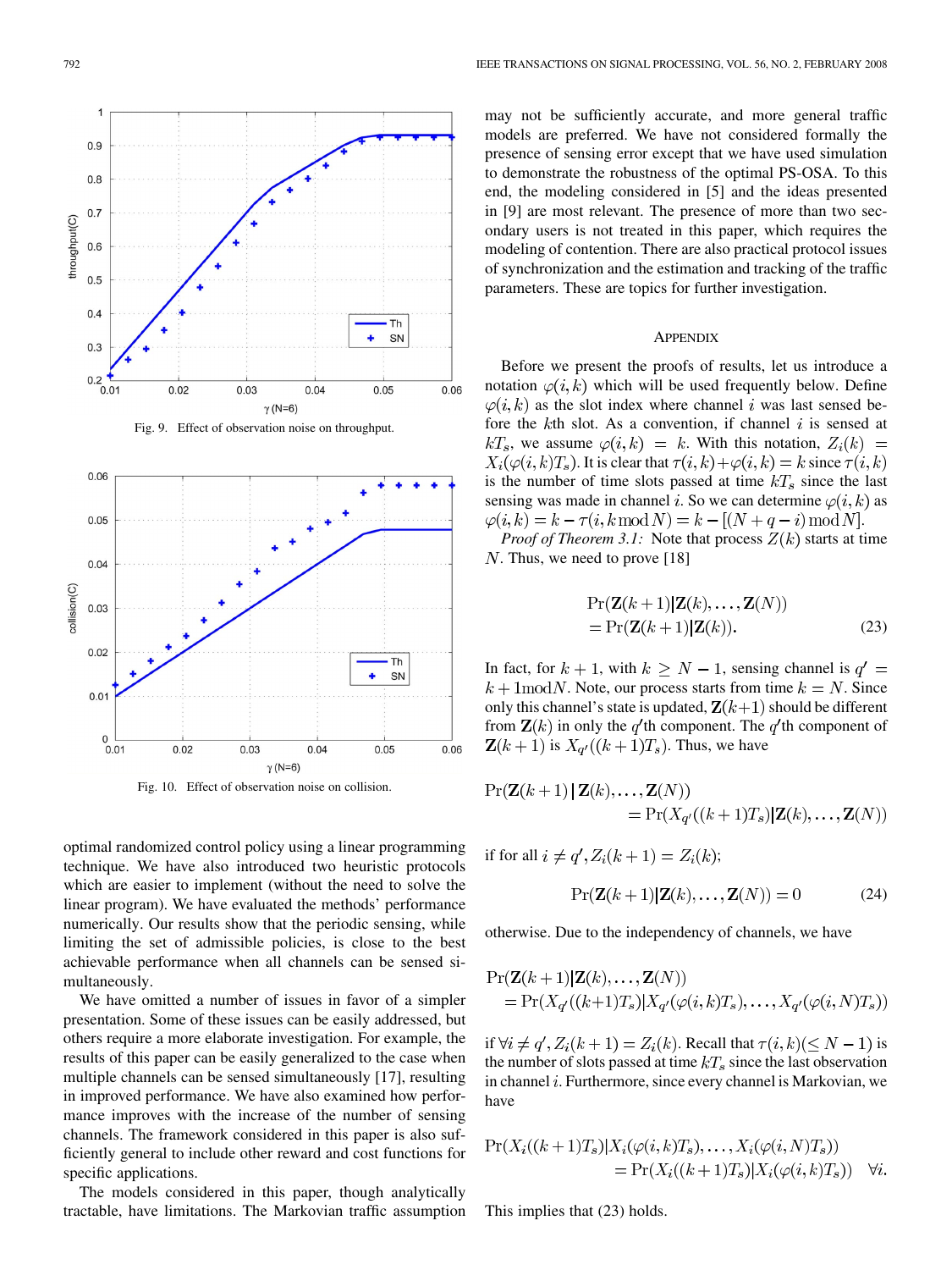The above discussion also enables us to reduce the determination of the transition probability

$$
Pr(\mathbf{Z}(k+1) = \mathbf{z}'|\mathbf{Z}(k) = \mathbf{z})
$$

to the determination of

$$
\Pr(X_{q'}(\varphi(q',k+1)T_s) = z'_{q'}|X_{q'}((\varphi(',k))T_s) = z_{q'}).
$$

This turns out can be done since for continuous Markov Chains  $X_i(t)$  with parameters  $\lambda_i$  (idle) and  $\mu_i$  (busy), we can obtain expressions of  $Pr(X_i(t_2) = z'_i | X_i(t_1) = z_i)$  for all  $t_2 \ge t_1$ . Let the transition rate matrix for each channel be  $Q_i$ , then we have

$$
\mathbf{Q}_i = \begin{pmatrix} -\lambda_i & \lambda_i \\ \mu_i & -\mu_i \end{pmatrix} . \tag{25}
$$

The matrix exponential  $\exp(\mathbf{Q}_i t)$  evaluates to be (26), shown at the bottom of the page. Then, for  $z'_i, z_i \in \{0, 1\}$ , we have

$$
\Pr(X_i(\varphi(i,k+1)T_s) = z'_i | X_i(\varphi(i,k)T_s) = z_i)
$$
  
= 
$$
[\exp(\mathbf{Q}_i(\varphi(i,k+1) - \varphi(i,k))T_s)]_{(z_i,z'_i)}.
$$

For the special case  $i = q'$ , channel q' is sensed at slot  $I_{k+1}$ , thus  $\varphi(q',k+1) = k+1$ . Furthermore, since we are carrying out periodic sensing with period length being N slots,  $\varphi(q',k)$  =  $k + 1 - N$ . Thus, we have

$$
\varphi(q', k+1) - \varphi(q', k) = N.
$$

As a result, we can establish that

$$
Pr(X_{q'}(\varphi(q',k+1)T_s)
$$
  
=  $z'_i|X_{q'}(\varphi(q',k)T_s) = z_i)$   
=  $[exp(\mathbf{Q}_{q'}NT_s)]_{(z_i,z'_i)}$ .

The proof is completed.

*Proof of Theorem 3.2:* The steady-state probabilities of the observations generated by periodic sensing  $\mathbf{Z}(pN + q)$ ,  $p =$  $1, 2, \ldots$ , for any  $q \in \{0, 1, \ldots, N - 1\}$  are given by

$$
f_q(\mathbf{z}) = \lim_{P \to \infty} \frac{1}{P} f_q^P(\mathbf{z})
$$
 (27)

where  $f_q^P(\mathbf{z})$  represents the number of times  $\mathbf{z}$  appears in the sequence  $\{Z(pN+q), p=1,\ldots,P\}.$ 

The existence of (27) is guaranteed for all q and  $z \in \mathcal{B}^N$ since Markov chains  $\mathbf{Z}(pN+q), p = 1, 2, \dots$ , are irreducible and aperiodic. In fact, we have transition probability

$$
\Pr(\mathbf{Z}(pN + q + N) = \mathbf{z}' | \mathbf{Z}(pN + q) = \mathbf{z})
$$
\n
$$
= \prod_{i=0}^{N-1} \Pr(X_i(N + \varphi(i, pN + q)T_s)
$$
\n
$$
= z'_i | X_i(\varphi(i, pN + q)T_s) = z_i)
$$
\n
$$
= \prod_{i=0}^{N-1} [\exp(\mathbf{Q}_i NT_s)]_{(z_i, z'_i)}
$$

where the second equality is due to the periodicity of indexes  $\tau(i,k)$ , the first equality is due to independent of the primary user processes  $X_i$ . This implies  $Pr(Z(pN + q + N) = z'|Z(pN + q) = z) > 0$  for all pairs of vectors  $\mathbf{z}', \mathbf{z} \in \mathcal{B}^{N}$ . In terms of chain structure,  $\mathbf{Z}(pN+q)$ , this means that all states are immediately reachable from each state, thus the chain is irreducible and aperiodic. Furthermore, based the transition probability expression, we can derive the stationary distribution  $f_q$  in product form as

$$
f_q(\mathbf{z}) = \prod_{i=0}^{N-1} (1_{[z_i=0]}v_i(0) + 1_{[z_i=1]}v_i(1))
$$
 (28)

where  $1_{\lceil \cdot \rceil}$  denotes the indicator function and

$$
v_i(0) = \frac{\mu_i}{\lambda_i + \mu_i}, \quad v_i(1) = \frac{\lambda_i}{\lambda_i + \mu_i}.
$$
 (29)

In fact, it is not hard to show that  $f_q$  is an invariant distribution of the sequences  $\mathbf{Z}(pN + q), p = 1, 2, \dots$ , for all  $q \in \{0, 1, \ldots, N-1\}$ . It is interesting to note from (28) that the stationary distributions  $f_q(z)$  are identical for all q. This is intuitive: the processes of all primary user channels are stationary, as a result the distribution of the observation made by the secondary user should not depend on the specific time in a period.  $\Box$ 

*Proof of Theorem 4.1:* Observe that

$$
Z_i(k) = X_i(\varphi(i,k)T_s)
$$

an analytical expression for the reward is derived as follows:

$$
r(\mathbf{z}, a, k)
$$
  
= Pr(X<sub>i</sub>(t) = 0, \forall t \in I\_k | X<sub>i</sub>(\varphi(i, k)T<sub>s</sub>) = z<sub>i</sub>))  
= Pr(X<sub>i</sub>(t) = 0, \forall t \in I\_k | X<sub>i</sub>(kT<sub>s</sub>)  
= 0, X<sub>i</sub>(\varphi(i, k)T<sub>s</sub>) = z<sub>i</sub>)  
Pr(X<sub>i</sub>(kT<sub>s</sub>) = 0 | X<sub>i</sub>(\varphi(i, k)T<sub>s</sub>) = z<sub>i</sub>)  
= Pr(X<sub>i</sub>(t) = 0, \forall t \in I\_k | X<sub>i</sub>(kT<sub>s</sub>) = 0)  
Pr(X<sub>i</sub>(kT<sub>s</sub>) = 0 | X<sub>i</sub>(\varphi(i, k)T<sub>s</sub>) = z<sub>i</sub>)  
= exp(-\lambda<sub>i</sub>T<sub>s</sub>)[exp(\mathbf{Q}<sub>i</sub> \tau(i, k)T<sub>s</sub>)]\_{(z<sub>i</sub>,0)}  
= exp(-\lambda<sub>i</sub>T<sub>s</sub>)[exp(\mathbf{Q}<sub>i</sub> \tau(i, q)T<sub>s</sub>)]\_{(z<sub>i</sub>,0)}(30)

$$
\exp(\mathbf{Q}_i t) = \begin{bmatrix} 1 - \frac{\lambda_i}{\lambda_i + \mu_i} (1 - \exp(-(\lambda_i + \mu_i)t)) & \frac{\lambda_i}{\lambda_i + \mu_i} (1 - \exp(-(\lambda_i + \mu_i)t)) \\ \frac{\mu_i}{\lambda_i + \mu_i} (1 - \exp(-(\lambda_i + \mu_i)t)) & 1 - \frac{\mu_i}{\lambda_i + \mu_i} (1 - \exp(-(\lambda_i + \mu_i)t)) \end{bmatrix}
$$
(26)

 $\Box$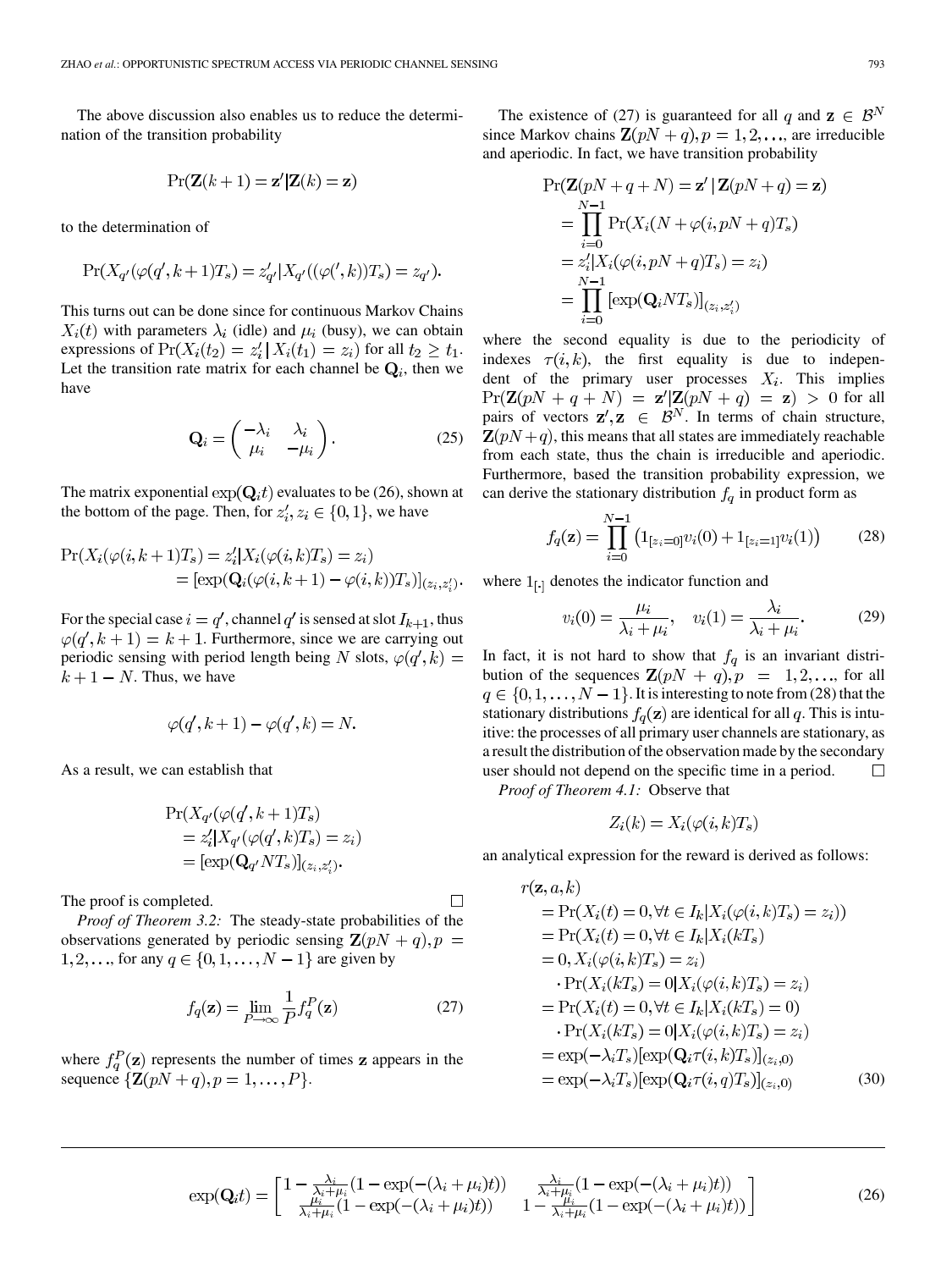where we recall that the subscript notation  $[\exp(\mathbf{Q}_it)]_{(z_i,0)}$  indicates the transition probability form state  $z_i$  to 0 in channel i (over time t) and  $q = k \text{mod} N$ .

If we introduce a table g indexed by  $z, q, i$ 

$$
g(\mathbf{z}, q, i) = \exp(-\lambda_i T_s) [\exp(\mathbf{Q}_i \tau(i, q) T_s)]_{(z_i, 0)}
$$
(31)

then based on (26), we have

$$
g(\mathbf{z}, q, i) = \exp(-\lambda_i T_s)
$$
  
 
$$
\times \left(\frac{\mu_i}{\lambda_i} + \mu_i + \left(1_{[z_i=0]}\frac{\lambda_i}{\lambda_i + \mu_i} - 1_{[z_i=1]}\frac{\mu_i}{\lambda_i + \mu_i}\right)\right)
$$
  
 
$$
\times \exp(-(\lambda_i + \mu_i)\tau(i, q)T_s)
$$
(32)

for  $i = \{0, \ldots, N-1\}$ , the immediate reward and cost in kth slot can be analytically evaluated by

$$
r(\mathbf{z}, a, k) = \begin{cases} g(\mathbf{z}, k \mod N, a), & a \ge 0 \\ 0, & a = -1 \end{cases}
$$
(33)

and

$$
c(\mathbf{z}, a, k) = \begin{cases} 1 - g(\mathbf{z}, k \bmod N, a), & a \ge 0 \\ 0, & a = -1. \end{cases}
$$
 (34)

 $\Box$ 

*Proof of Theorem 4.2:* The proof is based on the application of the existing CMDP theory [16]. Compared with the standard CMDP formulation, our model in (14) and (15) has two major differences. One difference is that the reward function  $r(\mathbf{z}, a, k)$ and the cost function is  $c(\mathbf{z}, a, k)$  are periodic instead of constant for a given state and action pair  $(z, a)$ . However, if we extend the state vector to include the position in a period,  $q = k \mod N$ , we will obtain a recurrent Markov chain with time invariant reward and cost. The other difference is that our constraints are not in form of a time average. This difference is superficial in the sense that we can view  $C_i(\pi)$  as

$$
\lim_{K \to \infty} \frac{\sum_{k=1}^{K} \mathcal{E}(Z(k), i, k) \Pr(A_k = i | \pi, \mathbf{Z}(k), k) / K}{\mathcal{E}B_i(K) / K}
$$

and note that the limit  $\lim_{K\to\infty} EB_i(K)/K$  always exist  $(= 1 - v_i(0) \exp(-\lambda_i T_s))$ . So, if we redefine the state as  $(z, q)$  and the constants in the right hand of the constants as  $\gamma_i(1-v_i(0)\exp(-\lambda_i T_s))$ , we can convert our CMDP problem to the standard form of CMDP formulation in [16]. According to CMDP theory, when the state and action space are both finite, for unichain (including recurrent) chains, the optimal value is always achieved at some "stationary" randomized policy. Here, *stationary* is in terms of the extended state space which means periodicity in the original state space.

First, we show the optimal throughput of our CMDP is no greater than that of the optimal value of the LP. Let us consider a fixed optimal periodic policy  $\pi^*$  of the CMDP. If we classify transmissions according to the position q in a period, the objective function in (14) can then be written in form of

$$
J(\pi^*) = \lim_{P \to \infty} \frac{\sum_{p=1}^P \sum_{q=0}^{N-1} E_{\pi^*} r(\mathbf{Z}(pN+q), A_{pN+q}, pN+q)}{PN+q}.
$$

Denote  $\beta_{a,a}^{\pi^*,P}(\mathbf{z}) \in [0,1]$  as the frequency of action chosen by  $\pi^*$  in slot  $I_{pN+q}$  when the observed value of q) equals to  $z \in \mathcal{B}^N$  in a sample path with  $p = 1, 2, \ldots, P$ . In other words

$$
\beta_{q,a}^{\pi^*,P}(\mathbf{z}) = P^{-1} \sum_{p=1}^P \Pr(A_{pN+q} = a \,|\, \mathbf{Z}(pN+q) = \mathbf{z}, \pi^*).
$$
\n(35)

According to CMDP theory, for the chosen policy, the frequency  $\lim_{P\to\infty}\beta_{q,a}^{\pi^*,P}(\mathbf{z})$  of the state–action pair  $(\mathbf{z}, q, a)$  exists. Let us denote collectively these frequencies as

$$
\beta^{\pi^*} = \left(\beta_{q,a}^{\pi^*}(\mathbf{z}), a \in \mathcal{A}, q \in \{0,1,\ldots,N-1\}, \mathbf{z} \in \mathcal{B}^N)\right)
$$

Given a position q in one sensing period N, under policy  $\pi^*$ , for the process  $\mathbf{Z}(pN+q), p = 1, 2, ..., P$ , the expected total number of successful transmission

$$
\sum_{p=1}^{P} \mathbf{E}_{\pi^*} r(\mathbf{Z}(pN+q), A_{pN+q}, pN+q)
$$

equals to

$$
\sum_{p=1}^{P} \sum_{\mathbf{z} \in \mathcal{B}^{N}} \sum_{i=0}^{N-1} g(\mathbf{z}, q, i)
$$
  
\n
$$
\Pr(\mathbf{Z}(pN + q) = \mathbf{z})
$$
  
\n
$$
\Pr(A_{pN+q} = i | \mathbf{Z}(pN + q) = \mathbf{z}, \pi^{*})
$$
  
\n
$$
= \sum_{\mathbf{z} \in \mathcal{B}^{N}} \sum_{i=0}^{N-1} g(\mathbf{z}, q, i)
$$
  
\n
$$
\sum_{p=1}^{P} \Pr(\mathbf{Z}(pN + q) = \mathbf{z})
$$
  
\n
$$
\Pr(A_{pN+q} = i | \mathbf{Z}(pN + q) = \mathbf{z}, \pi^{*}).
$$
 (36)

Since the sensing results on primary users are not affected by the transmission policy of the secondary user. Assume the processes of primary users are in stationary states at the beginning, that is,  $X_i(0)$  has the distribution

$$
v_i = (v_i(0), v_i(1))
$$

where

and

and

$$
v_i(0) = \frac{\mu_i}{\lambda_i + \mu_i}
$$

 $\overline{1}$ 

$$
v_i(1) = \frac{\lambda_i}{\lambda_i + \mu_i}.
$$

Then, we have

$$
v_i\mathbf{Q}_i=v_i
$$

$$
v_i \exp(\mathbf{Q}_i t) = v_i
$$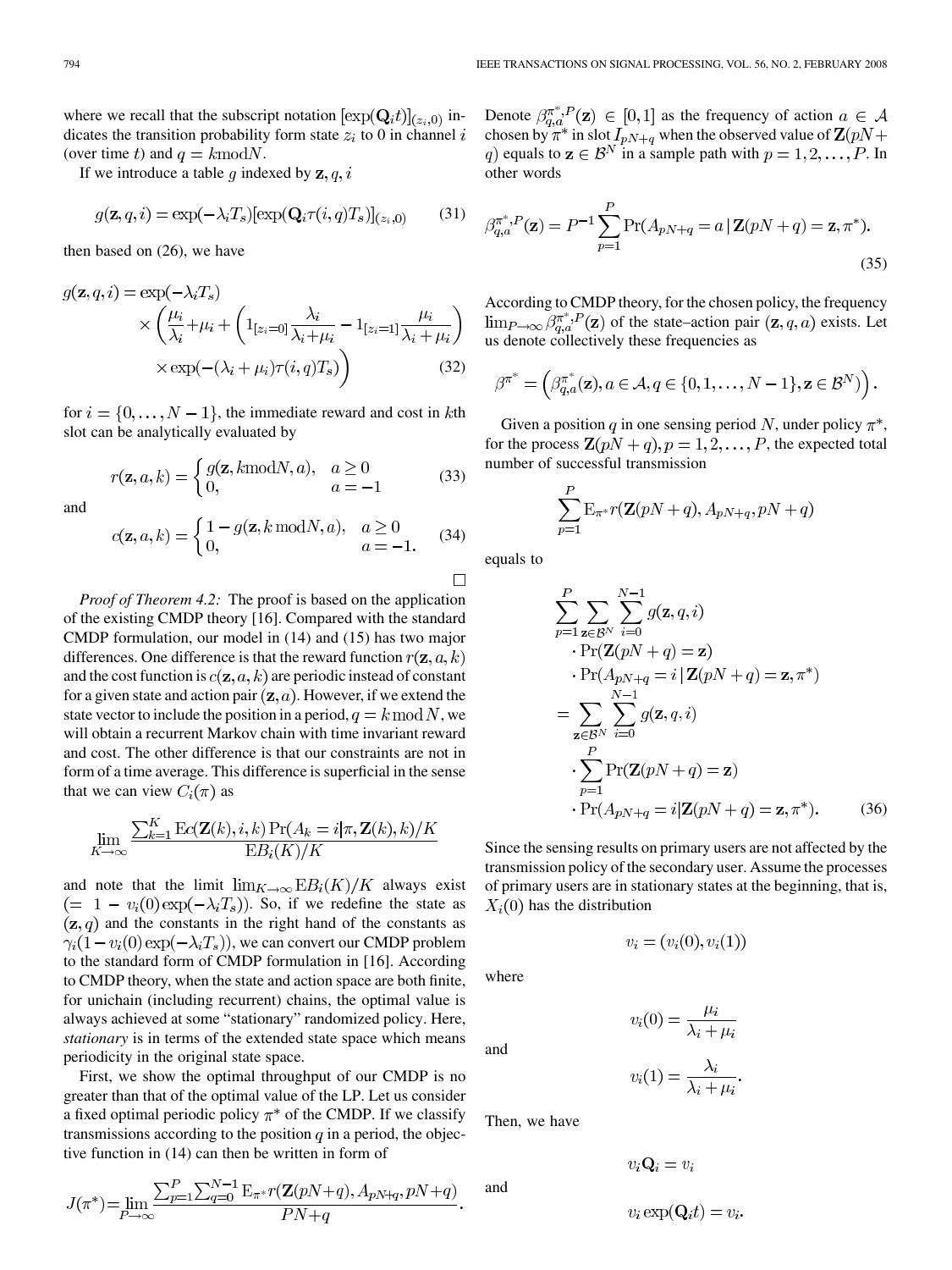As a result

$$
Pr(X_i(t) = 0) = v_i(0)
$$

and

$$
\mathcal{L}\left(\mathbf{V}\left(t\right) - 1\right) \tag{1}
$$

$$
\Pr(X_i(t) = 1) = v_i(1)
$$

for all  $t \geq 0$ . Especially, we have

$$
Pr(X_i(\varphi(i,k)T_s) = 0) = v_i(0)
$$

and

$$
Pr(X_i(\varphi(i,k)T_s) = 1) = v_i(1)
$$

for all  $k \geq N$ . Since the processes of primary user channels are independent, for any given  $z \in \mathcal{B}^N$ , we have

$$
Pr(X_i(\varphi(i,k)T_s) = z_i, \forall i = 0, 1, ..., N - 1)
$$
  
= 
$$
\prod_{i=0}^{N-1} Pr(X_i(\varphi(i,k)T_s) = z_i).
$$

It then follows from (28) and

$$
Pr(\mathbf{Z}(pN + q) = \mathbf{z})
$$
  
=  $Pr(X_i(\varphi(i, pN + q)T_s) = z_i, \forall i)$ 

that

$$
Pr(Z(pN + q) = \mathbf{z}) = f_q(\mathbf{z})
$$

for all  $p = 1, 2, \dots$  Furthermore, we establish from (35) that (36) can be rewritten as

$$
\sum_{\mathbf{z}\in\mathcal{B}^N}\sum_{i=0}^{N-1}g(\mathbf{z},q,i)\cdot f_q(\mathbf{z})\cdot\beta_{q,i}^{\pi^*,P}(z)\cdot P. \tag{37}
$$

As a result, the asymptotical transmission rate under policy  $\pi^*$ at the position  $q$  in a period is given by

$$
\lim_{P \to \infty} \sum_{p=1}^{P} \mathbf{E}_{\pi \ast} r(\mathbf{Z}(pN+q), A_{pN+q}, pN+q)/P
$$
  
= 
$$
\sum_{\mathbf{z} \in \mathcal{B}^N} \sum_{i=0}^{N-1} g(\mathbf{z}, q, i) \cdot f_q(\mathbf{z}) \cdot \beta_{q,i}^{\pi^*}(\mathbf{z}).
$$

Thus, sum over  $q$ , we have

$$
J(\pi^*) = N^{-1} \sum_{q=0}^{N-1} \sum_{\mathbf{z} \in \mathcal{B}^N} \sum_{i=0}^{N-1} g(\mathbf{z}, q, i) \cdot f_q(\mathbf{z}) \beta_{q, i}^{\pi^*}(\mathbf{z}).
$$

Similarly to previous derivations, the constraints on the secondary user's interference to primary users in the individual channel can be converted to the following inequalities:

$$
N^{-1} \sum_{q=0}^{N-1} \sum_{\mathbf{z} \in \mathcal{B}^N} f_q(\mathbf{z}) (1 - g(\mathbf{z}, q, i)) \beta_{q,i}(\mathbf{z})
$$
  

$$
\leq \gamma_i (1 - v_i(0) \exp(-\lambda_i T_s)) \quad \forall i
$$

where  $v_i(0) = (\mu_i)/(\lambda_i + \mu_i)$ . In fact, for policy  $\pi^*$ , we have

$$
C_i(\pi^*)
$$
  
=  $\lim_{K \to \infty} \frac{\sum_{k=1}^{K} \text{Ec}(\mathbf{Z}(k), i, k) \Pr(A_k = i | \pi^*, \mathbf{Z}(k), k)}{\text{E}B_i(K)}$   
=  $\lim_{K \to \infty} \frac{K^{-1} \sum_{k=1}^{K} \text{Ec}(\mathbf{Z}(k), i, k) \Pr(A_k = i | \pi^*, \mathbf{Z}(k), k)}{\text{E}B_i(K)/K}$   
=  $\frac{N^{-1} \sum_{q=0}^{N-1} \sum_{\mathbf{z} \in \mathcal{B}^N} f_q(\mathbf{z})(1 - g(\mathbf{z}, q, i)) \beta_{q,i}^*(\mathbf{z})}{1 - v_i(0) \exp(-\lambda_i T_s)}$ .

Now put everything together, we have verified that  $\beta^{\pi^*}$  is a feasible solution to our linear programming problem defined in (16) and (18).

Second, we will show that the optimal value of the linear programming problem is no greater than that of the CMDP. It is sufficient to show that any optimal solution to the LP is feasible to the CMDP. In fact, given an optimal solution  $\beta = (\beta_{a,a}(\mathbf{z}), a \in$  $\mathcal{A}, q \in \{0, 1, \ldots, N-1\}, \mathbf{z} \in \mathcal{B}^N$  to the LP, the secondary user need only do the following to establish a feasible solution  $\pi(\beta)$ to the CMDP. Store  $\beta$  as a table. Given the observations **z** and position  $q$  in a period, the secondary user's policy is simply to flip a biased coin such that with probability  $\beta_{k \mod N,i}(\mathbf{Z}(k))$  we transmit in channel i and with probability  $\beta_{k \bmod N,-1}(\mathbf{Z}(k))$  no transmission occurs. Let us call this random policy  $\pi(\beta)$ . It is straightforward to verify that the policy  $\pi(\beta)$  satisfying

$$
J(\pi(\beta)) = N^{-1}\sum_{q=0}^{N-1}\sum_{\mathbf{z}\in\mathcal{B}^N}\sum_{i=0}^{N-1}g(\mathbf{z},q,i)f_q(\mathbf{z})\beta^{\pi(\beta)}_{q,i}(\mathbf{z})
$$

and

$$
C_i(\pi(\beta)) = \sum_{q=0}^{N-1} \sum_{\mathbf{z} \in \mathcal{B}^N} \frac{f_q(\mathbf{z})(1 - g(\mathbf{z}, q, i))\beta_{q,i}(\mathbf{z})}{N(1 - v_i(0)\exp(-\lambda_i T_s))}
$$

since the frequency of the state-action pair  $(z, q, a)$  of this policy is exactly  $\beta_{q,a}(\mathbf{z})$ . It then follows from the feasibility of  $\beta$ , i.e., (17), that

$$
C_i(\pi(\beta)) \le \gamma_i \tag{38}
$$

which means that (17) holds. The proof is completed.  $\Box$ 

#### **REFERENCES**

- [1] Q. Zhao and B. M. Sadler, "A survey of dynamic spectrum access," *IEEE Signal. Process. Mag.*, vol. 24, no. 3, pp. 79–89, May 2007.
- [2] I. Akyildiz, W. Lee, M. Vuran, and S. Mohanty, "NeXt generation/ dynamic spectrum access/cognitive radio wireless networks: A survey," *Comput. Netw.*, vol. 50, no. 13, pp. 2127–2159, Sep. 2006.
- [3] in *Proc. 1st IEEE Int. Symp. New Frontiers Dynamic Spectrum Access Networks*, Nov. 2005.
- [4] S. Geirhofer, L. Tong, and B. M. Sadler, "Dynamic spectrum access in WLAN channels: Empirical model and its stochastic analysis," presented at the 1st Int. Workshop Technol. Policy Accessing Spectrum (TAPAS), Boston, MA, Aug. 2006.
- [5] A. Leu, M. McHenry, and B. Mark, "Modeling and analysis of interference in listen-before-talk spectrum access schemes," *Int. J. Netw. Manage.*, vol. 16, pp. 131–147, 2006.
- [6] Q. Zhao, L. Tong, and A. Swami, "Decentralized cognitive MAC for dynamic spectrum access," in *Proc. 1st IEEE Int. Symp. New Frontiers Dynamic Spectrum Access Networks*, Baltimore, MD, Nov. 2005, pp. 224–232.